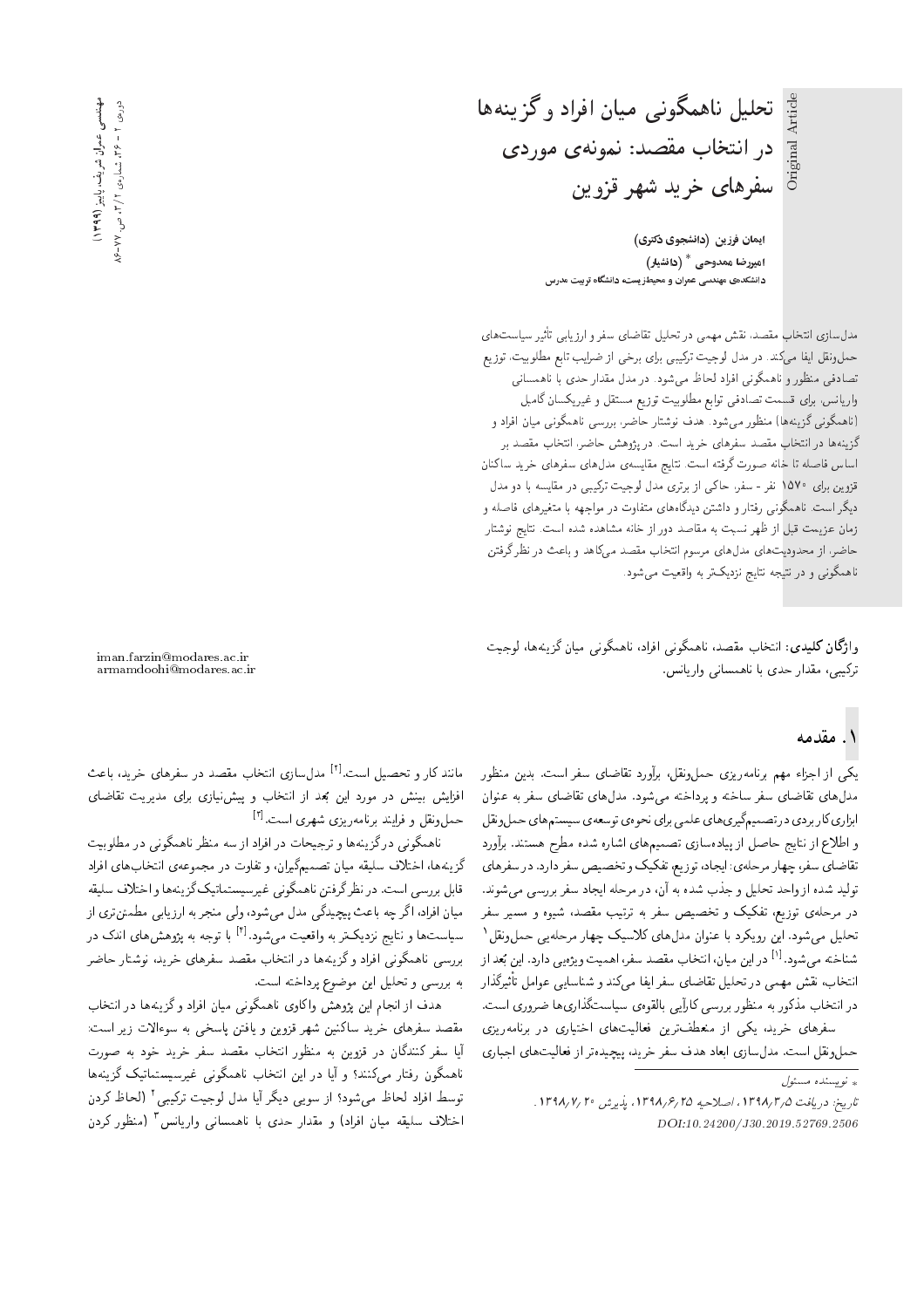ناهمگونی غیرسیستماتیک گزینههای مختلف با در نظرگرفتن واریانس های متفاوت برای عبارت خطای تابع مطلوبیت) باعث برازش بهتر مدل پرداخت شده به نتایج آمارگيري مي شود؟

نوشتار حاضر در ۶ بخش تقسیم.بندی و ارائه شده است. پس از بیان مقدمه در .<br>بخش کنونی، پیشینه ی پژوهش بررسی شده است. در بخش سوم، ساختار مدل های لوجیت چندجمله یی ٔ (در نظر نگرفتن ناهمگونی)، لوجیت ترکیبی (با قابلیت در نظر گرفتن اختلاف سليقه ميان افراد)، و مقدار حدى با ناهمساني واريانس (توانايي منظوركردن ناهمگونى غيرسيستماتيك درگزينههاى انتخاب) ارائه شده است. بخش چهارم و ینجم به ترتیب به توصیف آماری اطلاعات استفاده شده و نتایج مدل سازی اختصاص داشته و در بخش نهایی، نتیجهگیری و پیشنهادها به منظور مطالعات آتی ارائه شده است.

#### ۲. ييشينەي يژوهش

در بخش حاضر، مطالعات پیشین مرتبط با موضوع پژوهش مرور شده است. در ابتدا، پیشینهی مدل سازی انتخاب مقصد و پس از آن، پژوهش های انجام شده به منظور مطالعهى ناهمگونى افراد وكزينهها در برنامهريزى حملونقل بررسى شده است

اولین تلاشها به منظور مدلسازی انتخاب مقصد، با استفاده از مدل جاذبه<sup>۵</sup> صورت پذیرفته است، که در آن، که نوعی از مدلهای تعامل فضایی<sup>ع</sup> است، فرض می شود احتمال انتخاب مقصد با افزایش فاصله از مبدأ کاهش و با افزایش جذابیت مقصد افزایش می،یابد. معروفترین مدل جاذبه با نام هاف<sup>۷</sup> شناخته می شود. انواع دیگر مدل های جاذبه بر اساس مدل هاف توسعه داده شدهاند و وجه تمایز میان آنها در چگونگی لحاظ کردن جذابیت و فاصله است.<sup>[۵]</sup>

عدم در نظرگرفتن رفتارانتخابکنندگان در مدل جاذبه، باعث سوق پژوهشگران به سوی مدلهای اقتصادسنجی به منظور بررسی انتخاب مقصد شده است. سادهترین مدل انتخاب گسسته، لوجیت چندجملهیی است، که در مطالعات گوناگون به منظور توصیف و تخمین مقصد سفرهای اختیاری استفاده شده است. $^{[\hat{r}]}$ 

در مطالعه یی به مدل سازی انتخاب مقصد سفر خرید با استفاده از مدل لوجیت چندجملهیی پرداخته شده و نتایج نشان داده است که سه دسته متغیر: مسافت سفر، ویژگی های مرکز خرید و وجود یا عدم وجود تسهیلات پارکینگ، به خوبی توانایی بررسی انتخاب مقصد سفرهای خرید را دارد.<sup>[۷]</sup> در پژوهش دینگ<sup>۸</sup> و همکاران (۲۰۱۴)، فرض شده است انتخاب مقصد سفرهای خرید از میان ۳ مجموعهی انتخاب بر اساس فاصلهى مبدأ تا مقصد صورت يذيرفته است. بر اين اساس و با استفاده از مدل لوجیت چندجملهیی، مقصد سفرهای خرید شهرهای بالتیمور و واشنگتن بررسی شده است. متغیرهای مورد استفاده در پژوهش حاضر، شامل: بَعد خانوار، سن، تراکم منطقهی مسکونی در مبدأ، تراکم اشتغال خرد در مقصد، زمان و هزينهي سفر، مالكيت خودرو، درآمد خانوار و جنسيت فرد است. <sup>[٨]</sup>

لامندیا ۹ و همکاران (۱۰ ۲۰)، از مدل لوجیت چندجملهیی برای انتخاب مقصد سفرهای تفریحی درکشورهای عضو اتحادیهی اروپا استفاده کردهاند. متغیرهای مورد استفاده در پژوهش اخیر در سه گروه: سفر کردن به صورت انفرادی یا گروهی، جذابیت مقاصد خرید و ویژگی های اقتصادی - اجتماعی فرد دستهبندی شدهاند.[۹]

با وجود سادگی و محبوبیت مدل لوجیت چندجملهیی (به دلیل داشتن فرم بسته)، ساختار مذکور محدودیتهای زیادی دارد. مدل اخیر با اتکا به فرض توزیع مستقل و يكسان گامبل، عبارت خطاي تابع مطلوبيت توسعه داده شده است. همچنين

ضرایب یکسانی برای متغیرها در جزء قطعی تابع مذکور لحاظ شده است. به دلیل این موارد، مدل لوجیت چندجملهیی قادر به در نظرگرفتن ناهمگونی در میان افراد وگزینهها نیست. با آزادسازی فرض یکسان بودن توزیع گامبل، مدل مقدار حدی با ناهمسانی واریانس ایجاد شده است. مدل ذکر شده قادر به لحاظ کردن ناهمگونی غیرسیستماتیک گزینههاست. همچنین میهتوان با منظورکردن توزیع تصادفی روی ضرایب تابع مطلوبیت، ناهمگونی افراد در مواجهه با متغیرهای گوناگون را با استفاده از مدل لوجیت ترکیبی مدنظر قرار داد.<sup>[۱۰]</sup> در ادامهی مطالعات انجام شده به منظور تحلیل ناهمگونی در افراد و گزینهها در ابعاد مختلف سفر بررسی شده است.

بويد و ملمن " ( ١٩٨٠) وكاردل و دانبر ١ ( ١٩٨٠)، اولين بار از مدل لوجيت ترکیبی در مدلهای تقاضای اتومبیل استفاده کردهاند.<sup>[۱۱</sup>٬۰۱<sup>۱]</sup> پس از آن، مدل اخیر در موارد زیادی توسط بژوهشگران مختلف استفاده شده است. باهات<sup>۱۲</sup> (۲۰۰۰)، با استفاده از مدل لوجیت ترکیبی به بررسی اختلاف سلیقه در ترجیحات انتخاب وسیله و پاسخ به سطوح سرویس مختلف پرداخته و نتیجه گرفته است که استفاده از مدل لوجیت ترکیبی باعث حاصل شدن ارزش مالی بالاتر زمان نسبت به مدل لوجیت چندجملهیی میشود.[۱۳]

هنشر<sup>۱۳</sup> (۲۰۰۱)، با استفاده از مدل لوجیت ترکیبی به ارزیابی ذخیرهی زمان سفر در سفرهای غیرکاری نیوزیلند پرداخته و زمان سفر را به سه مؤلفهی: زمان سفر آزاد، کاهش سرعت و توقف تقسیم بندی و ضرایب متفاوتی برای هر یک ارائه کرده است. نتیجه ی مطالعه ی اخیر حاکمی از وجود اختلاف سلیقه در قسمت های مختلف زمان سفر بوده است.<sup>[۱۴]</sup> در پژوهش دیگری، اختلاف سلیقهی افراد در انتخاب شیوه ی فعال در سفرهای کاری نیویورک مطالعه شده است. از میان متغیرهای در نظر گرفته .<br>شده (ایمنی، تسهیلات پیادهروی و دوچرخهسواری و ویژگی های کاربری زمین)، افراد در مواجهه با متغیرهای تسهیلات ییاده٫ری و دوچرخهسواری (مانند عرض بیاده٫رو و طول خط دوچرخه) به صورت ناهمگون رفتار میکنند.<sup>[۱۵]</sup> گائو<sup>۱۴</sup> و همکاران (۱۸ °۲)، با استفاده از مدل لوجیت ترکیبی، ناهمگونی در ارزیابی قابلیت اطمینان زمان سفر و شلوغی داخل وسیله را بررسی کردهاند. بدین منظور پرسش نامه یی با روش رجحان آشکار شده به منظور انتخاب وسیلهی افراد در شیکههای حندوسیلهیی طراحي و انتخاب افراد تحت سنار يوهاي مختلف ارزيابي شده است. نتايج به دست آمده بیانگر وجود ناهمگونی در تمایل به پرداخت برای بهبود قابلیت اطمینان زمان سفر و کاهش ازدحام در داخل وسیله است.<sup>[۱۶]</sup>

سه نوع مدل: نمای<sub>می</sub> منفی<sup>۱۵</sup>، گزینهی متفاوت<sup>۱۶</sup> و مقدار حدی با ناهمسان<sub>می</sub> واریانس، ناهمگونی غیرسیستماتیک درگزینهها را در نظر میگیرند.<sup>[۱۷]</sup> در این میان، مدل سوم بیشتر از دو مدل دیگر استفاده می شود. علت این امر آن است که در مدل نمایی منفی، حد بالایی برای مطلوبیت وجود دارد. لذا، عملاً مدل نمایی منفی قابل استفاده نیست. از سویی دیگر، فرضیهی مدل گزینهی متفاوت، یکسان بودن واریانس مطلوبیت تمام گزینهها با یکدیگر و متفاوت با یکی از گزینههاست. این فرض نیز باعث عدم کارأیی مدل گزینهی متفاوت شده است.<sup>[۱۸]</sup>

باهات<sup>۱۷</sup> (۱۹۹۵)، مدل مقدار حدی با ناهمسانی واریانس را فرمول بندی کرد و در آن عبارت خطای مطلوبیت گزینهها دارای توزیع مقدار حدی نوع یک و واریانس های متفاوت برای گزینهها بوده است. در نتیجه جزء مدل های گزینهی متفاوت دستهبندی مه شود. ایشان در مطالعهی انجام شده به بررسی انتخاب وسیله در سفرهای بینشهری برداخته و اثر بهبود سرویس دهی در حمل ونقل ریلی را در انتخاب شیوهی سفرهای کاری میان مونترال و تورنتو ارزیابی کرده است. نتیجهی حاصل از مطالعهى اخير، برترى مدل مقدار حدى با ناهمسانى واريانس نسبت به لوجيت چندجملهيي بود.<sup>[۱۹]</sup>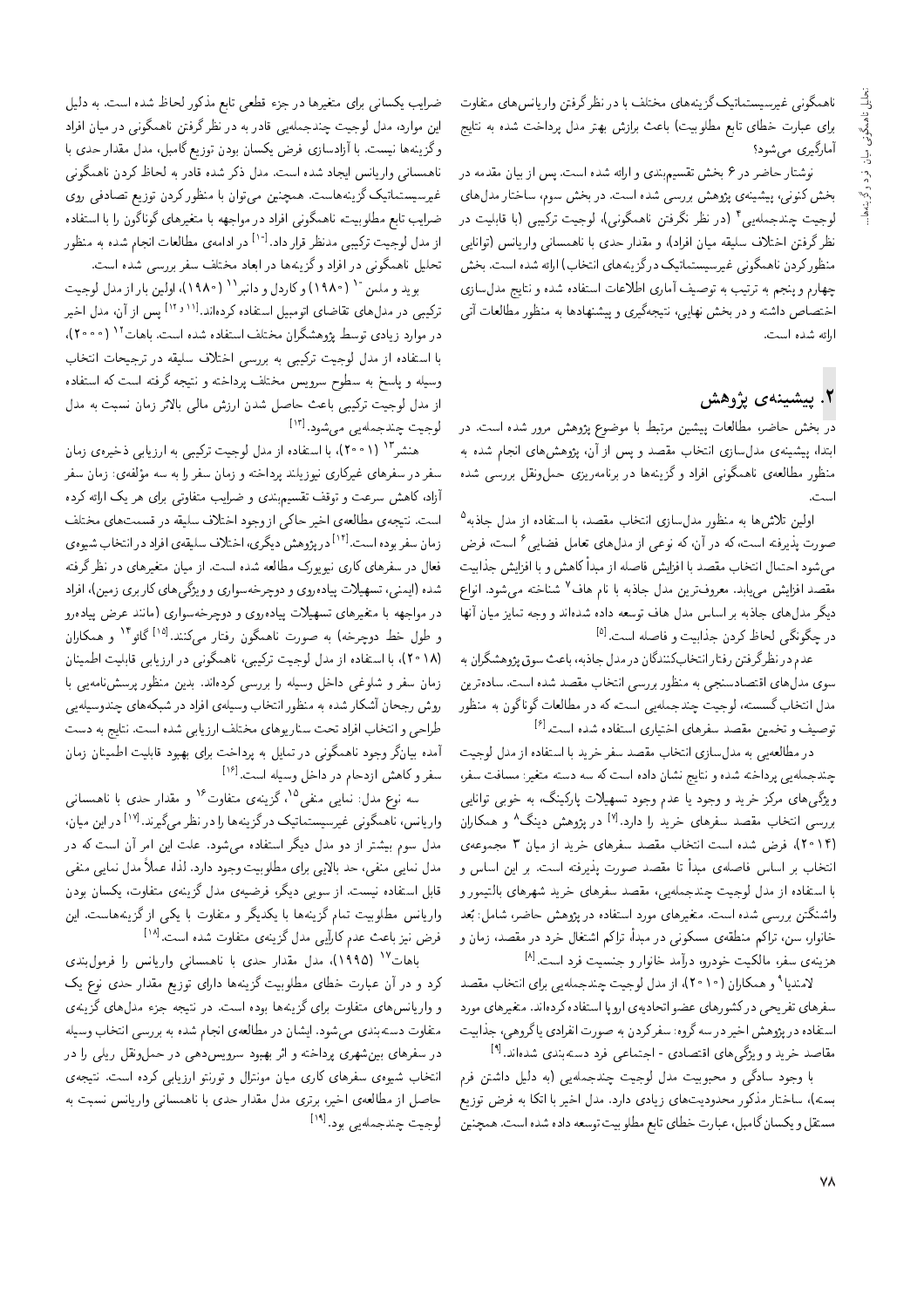چن <sup>۱۸</sup> و همکاران (۲۰۱۳) به بررسی انتخاب شیوهی افراد به منظور سفر میان سیدنی و ملبورن در استرالیا با استفاده از مدل های: لوجیت چندجملهیی، لوجيت تركيبي، مقدار حدى با ناهمساني واريانس و لوجيت أشيانهيي يرداختهاند. در مطالعهى مذكور، لوجيت تركيبي بهترين مدل براي توصيف انتخاب وسيلهى افراد بوده است.<sup>[۲۰]</sup> همچنین در مطالعهی دیگری چن (۲۰۱۶)، تأثیر همزمان پیچیدگی وظيفه و فشار زماني در انتخاب فعاليت سفر را مطالعه كرده و با استفاده از مدل مقدار حدی با ناهمسانی واریانس، اثر بالقوهی دو شاخص مذکور را در انتخاب فعاليت افراد از طريق اعمال مقياس هاى متفاوت براى مطلوبيت گزينههاى انتخاب منظور كرده است.<sup>[11]</sup>

یانگ<sup>۱۹</sup> (۲۰۰۵)، به بررسی ناهمگونی میان افراد در سفرهای برونشهری تایوان پرداخته و از مدلهای لوجیت چندجملهیی و ترکیبی استفاده کرده و نتیجه گرفته است که افراد در مواجهه با متغیرهای زمان و هزینهی سفر به صورت ناهمگون رفتار مى كنند. [<sup>٢٢]</sup>

حبیبیان و رضائی (۱۷°۱۲)، در پی کشف ناهمگونی افراد در انتقال شیوهی سفر از خودروی شخصی به حملونقل همگانی تحت تأثیر سناریوهای مختلف از مدل لوجیت ترکیبی استفاده کرده و سناریوهای مختلفی را برای متغیرهای هزینهی ساعتی پارکینگ، قیمت سوخت، زمان سفر و دسترسی به حملونقل همگانی در نظر گرفتهاند. [<sup>۲۳]</sup>

در ایران نیز برخی از پژوهشگران به بررسی ناهمگونی میان افراد یا گزینهها پرداختهاند. برای مثال، مهدیزاده و همکاران (۱۸ °۲)، با استفاده از مدل لوجیت ترکیبی، ناهمگونی میان والدین را در انتخاب شیوهی سفر به مدرسه ی کودکان دبستانی بررسی کردهاند.<sup>[۲۴]</sup> در مطالعهی دیگری، ماهپور و همکاران (۱۸°۲)، به ناهمگونی میان افراد در انتخاب مقصد سفر خرید خود پرداختهاند.<sup>[۲۵]</sup> فرزین و ممدوحی (۱۸ ° ۲)، نیز ناهمگونی میان گزینهها را در انتخاب مقصد، شیوه و هم;مان مقصد -شیوه در سفرهای خرید مطالعه کردهاند.<sup>[۲۶]</sup>

با توجه به مطالعات پیشین، بررسی ناهمگونی میان افراد وگزینهها به صورت توأمان در انتخاب مقصد سفر مغفول مانده است. لذا در نوشتار حاضر، مدل سازی انتخاب مقصد سفرهای خرید ساکنان شهر قزوین با در نظر گرفتن ناهمگونی در افراد وگزینهها دنبال شده است. بدین منظور، علاوه بر مدل مرسوم در مطالعات پیشین (لوجیت چندجمله یی)، به مدلهای لوجیت ترکیبی و مقدار حدی با ناهمسانی واریانس پرداخته و قدرت توضیحدهندگی أنها در انتخاب مقصد سفرهای خرید با يكديگر مقايسه شده است.

## ۳. مبانی نظری

انتخاب، يكي از مؤلفه هاي اصلي در فرايند تصميمگيري سفر است. سفركننده در انجام سفر خود با گزینههای گوناگونی مانند: انجام یا عدم انجام سفر، انتخاب مقصد، شیوه، زمان عزيمت و مسير مواجه است. به منظور توصيف و تخمين انتخاب تصميمگيرنده در مدلسازی تقاضای سفر، از مدل های انتخاب گسسته استفاده میشود. در حالت كلي، مدل هاي انتخاب گسسته بيانگر اين مفهوم است:

"احتمال انتخاب یک گزینه، تابعی از ویژگی های اقتصادی - اجتماعی تصمیمگیرنده، جذابیت نسبی گزینه و تعامل میان این دوگروه عامل است.<sup>[۱]</sup>"

ترجیح فردی انتخابکننده نسبت به هرگزینه با یک تابع مطلوبیت بیان میشود. فرض اساسی مدل،ای انتخاب گسسته، احتمال بیشتر انتخاب گزینه با مطلوبیت

 $U_{jq}$  بالاتر توسط تصمیمگیرنده است. هرگزینهی پیشروی فرد، مطلوبیتی به شکل (مطلوبیت گزینه،ی j برای فرد q) دارد. مدلساز که در واقع یک مشاهدهگر سیستم است، اطلاعات کاملی نسبت به عوامل مؤثر در تصمیمگیری افراد و مطلوبیت آنها ندارد. در نتیجه از نظر وی تابع مطلوبیت، دو قسمت مشخص و قابل محاسبه  $[V^{[IV]}(V_{jq})]$ و احتمالی  $(\varepsilon_{jq})$  دارد. (رابطهی ۱)

$$
U_{jq} = V_{jq} + \varepsilon_{jq} \tag{1}
$$

با در نظرگرفتن توزیعهای مختلف برای عبارت خطای تابع مطلوبیت، می توان انواع گوناگونی از مدلهای انتخاب گسسته را پرداخت کرد. مدل لوجیت چندجملهیی، سادهترین و پرکاربردترین مدل انتخاب گسسته است، که در آن فرض شده است قسمت خطاي تابع مطلوبيت، توزيع مستقل و يكسان مقدار محدود نوع يك <sup>٢٠</sup> دارد. توزیع مذکور برای متغیر تصادفی  $\varepsilon_{jq}$  در رابطه $\tau$  بیان شده است:

$$
f(\varepsilon_{jq}) = \lambda e^{-\lambda(\varepsilon_{jq} - \eta_{jq})} \exp(e^{-\lambda(\varepsilon_{jq} - \eta_{jq})})
$$
 (7)

که در آن،  $\eta_{jq}$  و ۸ به ترتیب پارامتر مقیاس و مکان نامیده میشود. مقدار واریانس توزیع اشاره شده برابر  $\frac{\pi^*}{\beta\lambda^*}$  است. با فرض  $\eta_{jq}=\eta_{jq}=\lambda$ ، احتمال انتخاب گرینهی j توسط فرد q در مدل لوجیت چندجملهیی به صورت رابطهی ۳ محاسبه مى شود:

$$
P_{jq} = \frac{e^{V_{jq}}}{\sum_{m \neq j, j \subset C_q} e^{V_{mq}}} \tag{7}
$$

 $^{\text{\tiny{\textsf{IV}}}}$ که در آن،  $C_q$  مجموعهی انتخابهای پیشروی فرد است.

محبوبیت مدل لوجیت چندجملهیی از داشتن فرم بستهی آن نشأت میگیرد. فرض اساسی برای استخراج رابطهی مدل لوجیت چندجملهیی، لحاظ کردن توزیع مستقل ويكسان گامبل براي عبارت خطاي تابع مطلوبيت و ثابت فرض كردن ضرايب تابع مطلوبیت برای افراد است. ناشی از دو فرض اخیر، مدل لوجیت چندجملهیی قادر به در نظر گرفتن ناهمگونی در افراد و گزینهها نیست. با آزادسازی هر یک از فرضهای مذکور می توان بر این ضعف فائق آمد. در مدل لوجیت ترکیبی فرض میشود که ضرایب متغیرها در قسمت قطعی تابع مطلوبیت از توزیع تصادفی پیروی میکنند. در نتیجه، مدل لوجیت ترکیبی، ناهمگونی افراد در طی فرایند تصمیمگیری را در نظر میگیرد. از سویی دیگر، مدل مقدار حدی با ناهمسانی واریانس به منظور در نظرگرفتن ناهمگونی میان گزینهها، برای قسمت تصادفی، تابع مطلوبیت توزیع مستقل و غیریکسان لحاظ میکند (جدول ۱). در ادامه، مبانی نظری مدل لوجیت ترکیبی و مقدار حدی با ناهمسانی واریانس ارائه شده است.

مدل لوجیت ترکیبی، یکی از انعطافپذیرترین مدل های انتخاب گسسته است، که امکان تغییرات در سلیقههای تصادفی<sup>۲۱</sup>، استفاده از الگوهای جانشینی<sup>۲۲</sup>، و نیز همبستگی در جزء مشاهده نشده در زمان<sup>۲۳</sup> را برای مدل $ساز فراهم میآورد. تابع$ احتمال مدل لوجیت ترکیبی، در حقیقت یک انتگرال از تابع احتمال انتخاب مدل لوجیت چندجملهیی روی یک تابع چگالی از پارامترهاست (رابطهی ۴).

$$
P_{jq} = \int L_{jq}(\beta) f(\beta) d\beta \tag{5}
$$

که در آن،  $L_{jq}(\beta)$  احتمال انتخاب گزینهی j توسط فرد q و وابسته به پارامتر  $\beta$  در مدل لوجیت چندجملهیی و  $f(\beta)$  تابع چگالمی پارامتر  $\beta$  (بردار ضرایب متغیرها در قسمت مشخص تابع مطلوبيت) است. با تعريف ذكر شده، تابع احتمال انتخاب مدل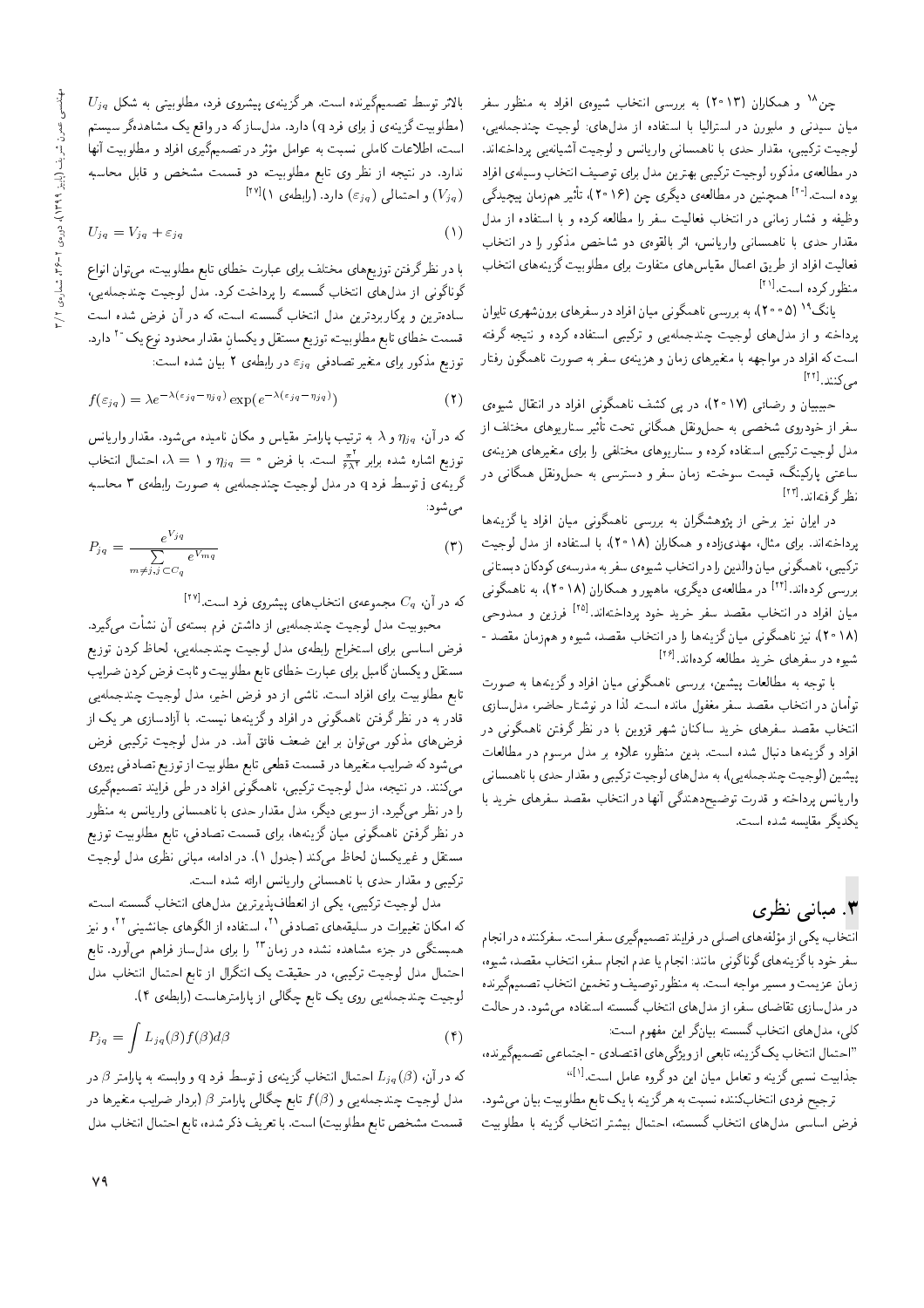جدول ۱. نقاط ضعف مدل لوجیت چندجملهیی به منظور در نظر گرفتن ناهمگونی میان افراد وگزینهها و مدلهای پیشنهادی جایگزین.

| مدل پیشنهادی جایگزین          | راهكار                                              | نقاط ضعف مدل لوجيت چندجملهيبي                                       |
|-------------------------------|-----------------------------------------------------|---------------------------------------------------------------------|
| لوجيت تركيبي                  | فرض توزیع تصادفی برای پارامترهای تابع مطلوبیت       | عدم توانایی در نظرگرفتن اختلاف سلیقهی افراد (ناهمگونی افراد)        |
| مقدار حدى با ناھمسانى واريانس | فرض توزیع مستقل و غیر یکسان عبارت خطای تابع مطلوبیت | عدم توانایی در نظر گرفتن تمایز میان گزینهها (ناهمگونی میان گزینهها) |

|}xrtHOvJ C}Hwr pOt ?=NDv= p=tDL= `@=D R= |vRwu}ov=}t l} '|@}mQD C}Hwr روی مقادیر مختلف 8 است، که در آن وزن همان تابع چگالمی است. در مطالعات<br>میگیامید و با استفاده استفاده استفاده میشدند که استفاده پژوهشگران طیف بسیارگستردهیی از توابع برای  $\beta$  در نظرگرفته شده است. برخی  $S_B$  'از رایج $\tilde{\tau}$ وین توابع مذکور، عبارت از: نرمال، لگاریتم نرمال، یکنواخت، مثلثی، جانسون و ویبال هستند.<sup>[۱۸]</sup><br>ا

با در نظر گرفتن توزیع مستقل و نابرابر برای قسمت احتمالی تابع مطلوبیت میتوان فرض توزیع مستقل و یکسان لوجیت چندجملهیی را تا حدی برطرف کرد. این آزادسازی منجربه ایجاد تابع مقدار حدی با ناهمسانی واریانس میشود. با فرض پارامتر مقیاس  $\theta_{jq}$  درگزینه $\,$  j برای فرد  $\,$  و تابع توزیع تجمعی و چگالبی قسمت احتمالی مطلوبیت طبق روابط ۵ و ۶ می توان احتمال انتخاب را با استفاده از تابع مقدار حدی با ناهمسانی واریانس طبق رابطهی ۷ به دست آورد.<sup>[۱۶</sup>]<br>.

$$
f(\varepsilon_{jq}) = \frac{1}{\theta_{jq}} e^{-\frac{\varepsilon_{jq}}{\theta_{jq}}} e^{-\frac{\varepsilon_{jq}}{\theta_{jq}}} \tag{4}
$$

$$
F(Z) = \int_{-\infty}^{Z} f(\varepsilon_{jq}) d\varepsilon_{jq} = e^{-e^{\frac{-z}{\theta_{jq}}}}
$$
(9)

$$
P_{jq} = \int_{-\infty}^{+\infty} \prod_{j \neq m \subset C_q} F\left(\frac{V_{jq} - V_{mq}}{\theta_{mq}}\right) \frac{\lambda}{\theta_{jq}} f\left(\frac{\varepsilon_{jq}}{\theta_{jq}}\right) d\varepsilon_{jq}
$$
(Y)

به متصور مقایسهی مدل های محتلف در پروهس حاصر، از آزمون سنیت درست نمایی<br>استاد مدیر است ک |سیفا ده سده است) که به بررسی معتاداری احتلاف میان لکار یتم احتمال در مدل های<br>گیاگی سالمیتان است است گوناگون با استفاده از توزیع مربع خبی ( `x) می پردازد (رابطهءی A).<br>بر مستمد توره می بردن می بردن می بردن می بردن استفاده بردن استفاده که در آن،  $\alpha$  نشان۱هنده سطح معناداری و N بیانگر تعداد پارلمترهایی است که با اعمال محدودیت در مدل برآورد شده است.<sup>[۲۳]</sup><br>.

#### ۴. دادەھاي پژوهش

جهت بررسی ناهمگونی میان افراد و گزینهها و مقایسه و ارزیابی مدلهای لوجیت<br>چندجملهیی، ترکیبی و مقدار حدی با ناهمسانی واریانس در انتخاب مقصد، اطلاعات چند جمله یی، ترکیبی و مقدار حدی با تا همسایی وار یا نس در آن حاب مقصد، اطلاعات<br>با الله الله علی است الله علیه محمد مقدار الله علیه الله علیه الله علیه الله علیه الله علیه الله علیه الله x@ u; |D=aq]= |=ve x@ xHwD =@ u}wRk QyW l}i=QD w pkvwptL `t=H C=ar=]t wO R= =yxO=O 'xOW QmP C=ar=]t QO "CU= xOW ?=NDv= |OQwt |xar=]t u=wva نوع منبع مختلف حاصل میشود. بخشی از آنها شامل مشخصات اقتصادی -<br>اسطول میشود تصویر اجتماعی، مبدأ، مقصد و وسیلهی سفرهای افراد و … (از طریق پرسشنامه به روش<br>رجحان آشکار شده) و بخشبی دیگر شامل اطلاعات شبکه (شامل: مسافت هوایی، رجحان اسکار سده) و بحسی دیگر سامل اطلاعات سبکه اسامل: مسافت هوایی؛<br>استفاده استفاده و سال میشود. زمان سفرو مسافت زمینی میان مبدا و مقصد و … ) است. اطلاعات شبکه از طریق<br>. پرسشنامه به دست نمی آید و از روشهای گوناگون شبیهسازی استخراج می شود. شهر قزوین با جمعیتی در حدود ۵۹۷ هزار نفر (بر اساس سرشماری سال ۱۳۹۵) در نیمهی شمالی استان قزوین در ایران قرار گرفته است. بیش از ۴۶٪ جمعیت

جدول ۲. تحلیل فراوانی سفرهای ساکنان شهر قزوین به تفکیک هدف سفر.

| فروانی نسببی (٪)    | فراواني | هدف سفر          | ر دیف |
|---------------------|---------|------------------|-------|
| ۱۵٬۱۵               | ۴۵۲۲    | کاری             |       |
| ۱۶٬۴۳               | ۴۹۰۴    | تحصيلى           | ۲     |
| V, V                | ۲۲۹۷    | خريد             | ٣     |
| 1.97                | ۵۷۴     | مراحعه به ادارات | ۴     |
| 4,7                 | ۱۲۵۲    | دیدار نزدیکان    | ۵     |
| $r, \cdot$ ۶        | ۹۱۴     | تفريح يا زيارات  | ۶     |
| 1, 77               | ۵۱۳     | رساندن           | ٧     |
| 48, 27              | ۰۴۴۰ کا | بازگشت به منزل   | ٨     |
| $\setminus$ $\circ$ | ۲۹۸     | موارد پزشکی      | ٩     |
| $\cdot$ ,04         | ۱۶۱     | ساير             | ه ۱   |
| ه ۱۰                | ۲۹۸۴۰   | مجموع            |       |

استان قزوین، در شهر قزوین ساکن هستند. لذا از ویژگی های بارز آن، سهم بالای جمعیت شهر قزوین نسبت به سایر شهرهای استان است.<sup>۱۳۰</sup><br>با الکولیت

اطلاعات مورد استفاده در پژوهش حاضر، حاصل از پرسشگری اطلاعات سفر ساکنان شهر قزوین است. پرسشiامههای مورد استفاده در مطالعه ی حاضر به روش رجحان آشکار شده طراحی شده و به بررسی انتخاب واقعی مسافران در شرایط<br>حقیقی پرداخته است. اطلاعات مورد استفاده شامل ۹۹۳۸ خانوار و ۲۹۸۴۰ فرد حقیقی پرداخته است. اطلاعات مورد استفاده سامل ۱۱۸ حانوار و ۱۸۸۰ و فرد<br>- سردریابی استفاده کرد. از آلمان استفاده استفاده استفاده استفاده استفاده در ۱۱۱ تاجیه ی ترافیکی جمع اوری سده است. اطلاعات دنر سده سامل ۱۰ هدف<br>مساحت استخدام الاسترات المیلیات سفر است (جدول ۲). بر اساس تحلیل آماری صورت گرفته، سفر خرید بیشترین فاووانی (۲۲۹۷) را در میان سفرهای غیراجباری دارد.<sup>[۳۱]</sup><br>منا

به متطور ساخت مدل های تونا تون در نوستار خاصر از سه دسته متغیر مسجصات<br>-<br>- \ د ا با دردی (سامل: سن، تحصیلات، سعل، وصعیب دواهینامه و جستیب)، مسحصات<br>مادا (دارار میدواداری با سال استفاده استفاداری استفاده استفاده بعد حانوار، نعداد مردان و زبان حانوار و بعداد انومبیل بحث نملات<br>مات مقاطر استان من شرقان استفاد استفاد استفاد است خانوار (شامل: بَعد خانوار، تعداد مردان و زنان خانوار و تعداد اتومبيل تحت تملک '|v}tR |xrY=i '|}=wy |xrY=i 'Ct} Ra u=tR %pt=W QiU C=aq]= w xO=wv=N نسبت مساحت تجاري مجموعه مقاصد به مساحت كل، زمان سفر با اتومبيل شخصيي، زمان پیادهروی از / به ایستگاههای اتوبوس، زمان داخل و خارج از اتوبوس، زمان انتظار اولیه و کل زمان انتظار برای استفاده از اتوبوس و تعداد ایستگاههای آن)<br>استفاده شده است. در دادههای مورد استفادهی پژوهش حاضر، سن افراد به ۵ استفاده سده است. در دادههای مورد استفادهی پژوهس حاصر، سن افزاد به ۱۷<br>گ دروه نفسیم سده است. همچنین زمان عزیمت به سفر حرید در ۱۷ بازه2 زمانی<br>۱۰ (۱۸ مـ د ۱۱ ـ ۱۸ ـ ۱۸ ـ ۱۸ مـ د ۱۷۰ ـ ۱۸ ـ ۱۸ ـ ۱۸ ـ ۱۸ ـ ۱۸ ـ ۱۸ ـ صبح (١١:٥٩\_٥٠٥)، ظهر (١۴:٥٩\_٢٠٥٠)، عصر (١٧:٥٩\_٢٥٠٠)، غروب (۱۸:۰۰- ۱۸:۰۰) و شب (۲۲:۰۰۰- ۲۰:۰۰) دستهبندی شده است. در جدول ۳، نتايج تحليل آماري متغيرهاي اقتصادي - اجتماعي دادهها ارائه شده است، كه مطابق آن در دادههای مورداستفادهی پژوهش حاضر، زنان (۶۵٪) بیشتر از مردان (٣٥٪) به سفر خريد مي روند. همچنين افراد با سن بين ٢۶ تا ٥٥ سال (٧۴٪). زنان خانهدار (۵۷٪)، افراد با سطح تحصیلات کم (۸۶٪) و فاقد گواهینامه (۵۵٪) بیشترین فراوانی را در بین خریدکنندگان دارند. نتایج تحلیل فراوانی نشان میدهد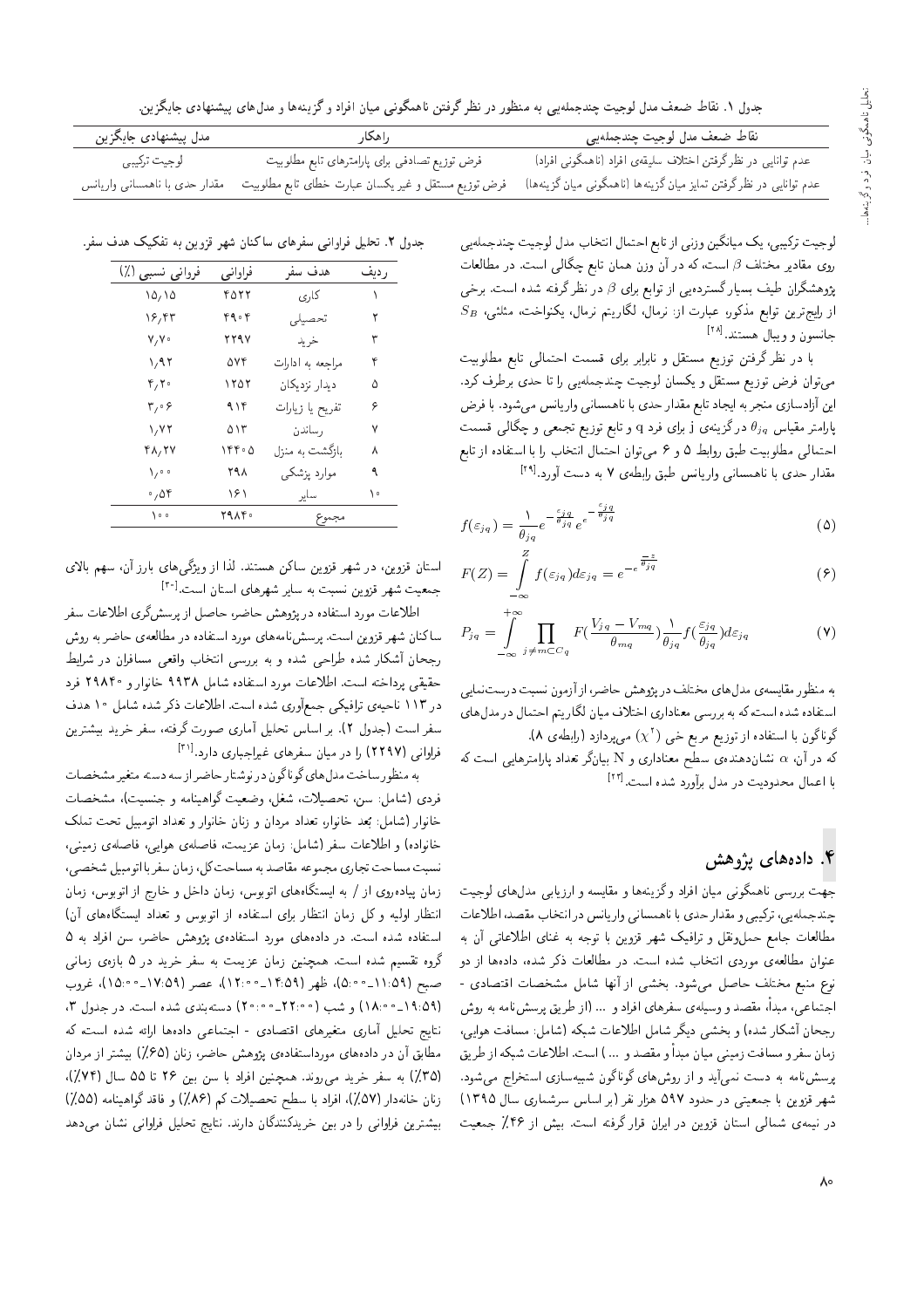

شکل ۱. در نظر گرفتن مجموعهی انتخابهای مقصد خرید با توجه به فاصله از محل سكونت.[۳۲]

افراد در شهر قزوین تمایل بیشتری به انجام خرید در ساعاتی بین ۵:۰۰ تا ۱۱:۵۹ \*۵٪ دارند. در جدول ۴، نتايج تحليل أمارى متغيرهاى غيرمجازى ارائه شده است.

در مطالعهي حاضر، برخلاف مطالعات پيشين، كه انتخاب مقصد از بين نواحي صورت مى گرفته است، انتخاب مقصد بر اساس فاصله ى محل خريد تا محل سكونت .<br>فرد از بین این مجموعه انتخابها صورت گرفته است. این امر باعث جلوگیری از تعدد گزينهها در مجموعهى انتخاب فرد (مشكل اساسى در مدل هاى انتخاب مقصد) می شود:

= مجموعه مقاصد ١: فاصلهى مقصد تا محل سكونت فرد كمتر از ١/٢ كيلومتر؛

= مجموعه مقاصد ٢: فاصلهى مقصد تا محل سكونت فرد بين ١/٢ الى ٣ كيلومتر؛

- مجموعهى مقاصد ٣: فاصلهى مقصد تا محل سكونت فرد بيش از ٣ كيلومتر.

در شکل ۱، مجموعهى انتخاب هاى مقصد مسافر بر اساس فاصله تا محل سکونت ارائه شده است.<sup>[۳۲]</sup>

# ۵. مدلسازی

همان طوركه پیش تر بیان شد، در مطالعهى حاضر، انتخاب مقصد از میان ۳ گزینهى مجموعهى مقاصد در فاصلهى كمتر از ١٫٢ كيلومتر، بين١,٢ الى ٣ كيلومتر و بيش از ۳ کیلومتری از محل سکونت صورت گرفته است. همچنین به منظور تحلیل ناهمگونی میان افراد و گزینهها، علاوه بر مدل لوجیت چندجملهیی (به عنوان مدل<br>مبنا و بدون در نظرگرفتن ناهمگونی میان افراد وگزینهها، مدلهای لوجیت ترکیبی و مبنا و بدون در نظر درفتن ناهمدونی میآن افراد و در سه ها، مدل های نوجیت برتیبی و<br>تقاریبا G}=Dv '6 w 5 |=ypwOH "CU= xOW CN=OQB R}v Tv=}Q=w |v=Uty=v =@ |OL Q=Okt حاصل از مدلسازی انتخاب مقصد را نشان میدهد. لازم به ذکر است که طی فرایند<br>مدلسازی، تمامی متغیرهای موجود در مطالعات جامع حملونقل و ترافیک شهر مدل سازی، سامی معیرهای موجود در مصانعات جامع حمل وهل و برافیک سهر<br>-<br>-دروین اسامل دادههای موجود در پرسس نامه و دادههای مسج از نزم افزارهای دونا دون<br>این COTG آ مانند GIS) آزمون شدهاند و در صورت معناداری آماری و پیروزی در آزمون های مختلف آماری (نسبت درستنمایی، آمارهیF و …) در مدل نهایی گزارش شده است. در جدول های ۵ و ۶، تمام پارامترهای متغیرهای مورد استفاده، علامت مورد انتظار را دارند.

با توجه به علامت پارامترها در مدلهای مختلف انتخاب مقصد، این نتایج حاصل شده است:

- ۱) علامت مثبت عدد ثابت در گزینهی دوم (مجموعهی مقاصد ۲) مدل های پرداخت شده، حاکی از تاتیر افزایشی متغیرهای مشاهده نشدهی سیستماتیک<br>به گفت در گزینهی حاضر است.
- مقاصد و نسبت مساحت تجارى مجموعهى مقاصد به مساحت كل آنها استفاده ۲) در تمامی گزینهها، متغیرهای میانگین فاصلهی زمینی از مبدأ تا مجموعهی مقاصد و سبب مساحب بجاری مجموعهی مقاصد به مساحب تل آنها استفاده<br>. سده است. صریب دو متعیر احیر به ترسب متفی و متبت حاصل سده است.<br>استاد است: استاد استاد استاد استاد و استاد با تصریح استاد است. این امر معقول است، زیرا با افزایش فاصله، مطلوبیت مقصد کاهش و با افزایش سرانهی تجاری، مطلوبیت مقصد افزایش مییابد.<br>۳) ضریب متغیر مجازی محصل بودن فرد درگزینهی اول مثبت حاصل شده
- ۱۱ صریب منعیر مجازی محصل بودن فرد در دریدی اول منبت حاصل سده<br>المحمد المستقل استقلید کرد که اور عالم معمولات انتخاب |xawtHt ?=NDv= x@ |QDW}@ p}=tD uqYLt xm OyO|t u=Wv Qt=u}= xm 'CU= مقاصد نزدیک به محل سکونت خود (گزینهی ۱) دارند. این تمایل را می توان ناشی از شرایط خاص اقتصادی قشر محصلان و هزینهی حملونقل پایین به منظور انجام سفر خرید در محلی نزدیک به محل سکونت خود دانست.
- ۴) علامت منفی متغیر مجازی گواهینامه داشتن فرد درگزینهی اول نشان می4هد<br>که این افرادکمتر مایل به انتخاب مجموعه مقادیر (با فاصله، ۱ با فاصلهی کمتر از ۱٫۲ کیلومتر از محل سکونت) نسبت به مجموعه مقاصد در فاصلهیی بیش از ۲۱۱ لیدومتر از محل سدوس) بسبب به مجموعه مقاصد در قاصدهیی بیس از<br>س ۲۸ کار سال میکنند و دست سود استان استان استان که در این |=yQiU xm CU= u; R= |W=v Qt=u}= "OvDUy OwN CvwmU pLt R= QDtwr}m 1 2 خرید می توانند جنبه ی تفریحی داشته باشند. از این رو افراد دارای گواهینامه و با توجه به خودرو محور بودن شهرهاى ايران، تمايل به انتخاب مكان هاى خريد دور از محل سکونت خود با وسیلهی نقلیهی شخصبی دارند.
- ۵) قصد افراد به منظور انجام سفر خرید در بازهی زمانی ۱۲-۱۴:۵۹- احتمال<br>انتخاب مجموعهی مقاصد با فاصلهی بین ۱٫۲ تا ۳ کیلومتر از محل سکونت فرد اسحاب مجموعهی مقاصد با قاصلهی بین ۱٫۱ تا ۱ لیلومتر از محل سدونت قرد<br>اینکه استفاده را افزایس می دهد. همچنین چمان چه قرد مایل به انجام خرید در بازوی زمانی<br>- ایل اینکه این کار مرکز میدان قبل از ساعت ۱۲ باشد،گرایش کمتری به انجام سفر خرید در مجموعهی مقاصد دور از محل سکونت خود (با فاصلهى بيش از ۳ کيلومتر از محل سکونت) دارد.
- ۶) افراد با سن ۲۶ الی ۵۵ سال ترجیح میدهند خرید خود را در فاصلهیی کمتر از ۳ کیلومتری از محل سکونت خود انجام دهند. علت این امر می تواند ناشی از این امر باشد که این افراد به مانند افراد با سن بالاتر از ۵۵ سال که معمولاً بازنشسته می شوند یا افراد جوان با سن کمتر از ۲۶ سال، وقت آزاد ندارند؛ بنابراین ترجیح می۵هند خرید خود را نزدیک به محل سکونتشان انجام دهند.

لازم به ذکر است که ترکیب های مختلف دو عدد ثابت در سه گزینه ی موجود در فرایند مدلسازی بررسی و با توجه به ضوابط ارزیابی مدلهای انتخاب گسسته، بهترین حالت وجود عدد ثابت درگزینههای اول و دوم حاصل شد. در نتایج مدل سازی، عدد ثابت به علت معنادار نبودن حذف شده است.

 $LL(\beta)$  از آزمون نسبت درست $L$ نمایی به منظور بررسی معناداری تفاوت میان در مدل۱عای: لوجیت چندجملهیی، ترکیبی و مقدار حدی با ناهمسانی واریانس با استفاده از توزیع مربع خبی ( 'x) استفاده میشود. طبق جدول ۷، در تمامی مدلها<br>استفاده از کاربر کاربر کاربر کاربر کاربر کاربر ۲۰ و ۲۰ میلاد مقدار ((Vew  $M$ odel) - از مقدار بحرانبی (۲ $(LL(Based\ Model) - LL(New\ Model))$ توزیع مربع خی بزرگتر است؛ بنابراین مدلهای لوجیت ترکیبی و مقدار حدی با ناهمسانی واریانس با مدل لوجیت چندجملهیی تفاوت معناداری دارند.

با توجه به هدف بررسی اختلاف و سلیقه افراد و ناهمگونی غیر سیستماتیک گزينهها در كارايي مدل انتخاب مقصد، مدلهاى لوجيت چند جملهيى ، لوجيت ترکیبی و مقدار حدی با ناهمسانی واریانس در انتخاب مقصد مقایسه شدهاند.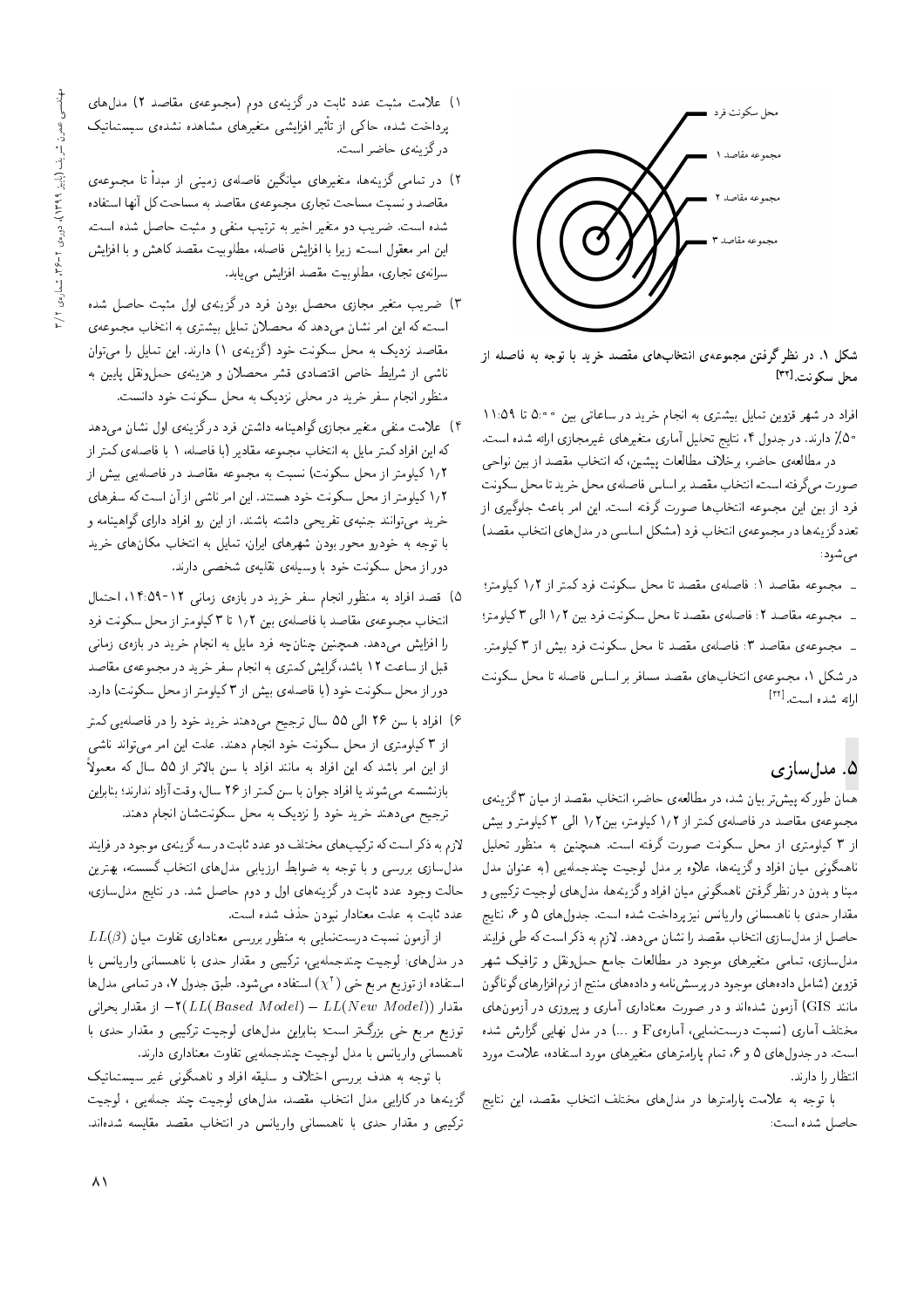| فراوانی نسبی (٪)                        | فراوانبي مطلق               | نشانه             | ویژگی                 | نوع             |
|-----------------------------------------|-----------------------------|-------------------|-----------------------|-----------------|
| 9,5                                     | ۱۴۶                         | Age \             | ١۶_٠ سال              |                 |
| V/V                                     | ۱۲۱                         | Age $\tau$        | ٢٥-١٧ سال             |                 |
| $VT/\Delta\Delta$                       | ۱۱۵۵                        | Age $\mathsf{r}$  | ۵۵_۲۶ سال             | سن              |
| 9,97                                    | ۱۴۸                         | Age $\mathfrak k$ | بیش از ۵۵ سال         |                 |
| $\Lambda \Delta$ , 97                   | ۱۳۴۹                        | Low               | زیر دیپلم             |                 |
| $\mathcal{N}^{\prime}$ of $\mathcal{S}$ | $\mathsf{r}\cdot\mathsf{a}$ | Uni               | دیپلم ۔ کارشناسی      | تحصيلات         |
| $\sqrt{\cdot 7}$                        | ۱۶                          | Mass              | كارشناسي ارشد و دكترى |                 |
| $\mathcal{N}_{1}$                       | ۰۹ (                        | Std               | محصل                  |                 |
| $\lambda, \tau$                         | ۱۳۱                         | Emp               | كارمند                |                 |
| $\Delta V / \Delta T$                   | <b>ARV</b>                  | House             | خانەدار               | شغل             |
| 9,97                                    | ۱۵۱                         | Ret               | بازنشسته              |                 |
| $\mathcal{N}$ / $\mathcal{N}$           | ۲۰۱                         | <b>Buss</b>       | آزاد                  |                 |
| TQ, 77                                  | ۵۵۳                         | Male              | مرد                   |                 |
| 55/4                                    | ۱۰ ۱۷                       | Female            | زن                    |                 |
| rr, qv                                  | $\gamma \cdot \varphi$      | Ycert             | دا رای گوا هینامه     |                 |
| $\Delta \Delta_1 \cdot \tau$            | ۸۶۴                         | Ncert             | فاقد گواهينامه        | وضعيت گواهينامه |
| $\Delta$ ° / $\circ$ $\circ$            | ۷۸۵                         | Mor               | صبح (٥:١١:٥٩) صبح     |                 |
| 8,89                                    | ۵ ۱۰                        | Noon              | ظهر (۱۴:۵۹_۱۲:۰۰)     |                 |
| $Y_{\mathcal{F}}$                       | 417                         | After             | عصر (١٧:٥٩).          | زمان عزيمت      |
| $\mathcal{N}, \mathcal{N}$              | ۲۱۱                         | Eve               | غروب (١٩:٥٩_٢٠٥١)     |                 |
| $r, \omega v$                           | ۵۶                          | Night             | شب (٢٠:٠٥-٢٢)         |                 |

جدول ۳. نتایج تحلیل فراوانی متغیرهای مجازی (تعداد نمونه: ۱۵۷۰ نفر ـ سفر).

جدول ۴. تحلیل آماری متغیرهای غیرمجازی (تعداد نمونه: ۱۵۷۰ نفر ـ سفر).

| ميانگين               | كممينه                        | ىيشىنە              | نشانه          | متغير                                     |
|-----------------------|-------------------------------|---------------------|----------------|-------------------------------------------|
| ۱,۸۳                  | $\cdot$ , $\uparrow \uparrow$ | $\lambda, \Upsilon$ | Adis           | فاصلهى هوايى بر حسب كيلومتر               |
| ۲,۵۸                  | 0,7                           | ۲۰٫۰۲               | Ldis           | فاصلهی زمینے, بر حسب کیلومتر              |
| $\cdot$ , $\lambda$ r | $\bullet$                     | $\cdot$ , ۴         | Stejm          | نسبت مساحت تجاری مقصد به مساحت کل         |
| 8,11                  | ۲ ۲ ۰ ۰                       | $Y \setminus Y$ ۹   | T <sub>t</sub> | زمان سفر با اتومبيل شخصى                  |
| 9,0.7                 | 1.7Y                          | ۲۱, ۱۸              | Walkt          | زمان پیادەروی تا ایستگاه اتوبوس           |
| ۲۲٬۲۹                 | 1.7V                          | 28,67               | $Q$ ut bus     | زمان سفر خارج از اتوبوس                   |
| $\lambda/\lambda$     | $\circ$                       | 5,77                | Intialwh       | زمان انتظار اولیه برای سوار شدن به اتوبوس |
| 8,88                  | $\bullet$                     | Y9, Y1              | Inbus          | زمان سفر داخل اتوبوس                      |
| r, rv                 | $\circ$                       | 11, 11              | Totalwh        | کل زمان انتظار برای سوار شدن به اتوبوس    |
| 1.05                  | $\bullet$                     | $r, r_0$            | <b>N</b> bus   | تعداد ایستگاههای اتوبوس                   |
| ۳٫۹۳                  | ١                             | $\lambda$           | Hsize          | بعد خانوار                                |
| Y/Y                   | $\mathbf 0$                   | ۶                   | Nmen           | تعداد مردان خانوار                        |
| 1,78                  | $\ddot{\mathbf{0}}$           | ۶                   | Nwome          | تعداد زنان خانوار                         |
| いい                    | ١                             | ۴                   | Co             | تعداد سواری در تملک خانوار                |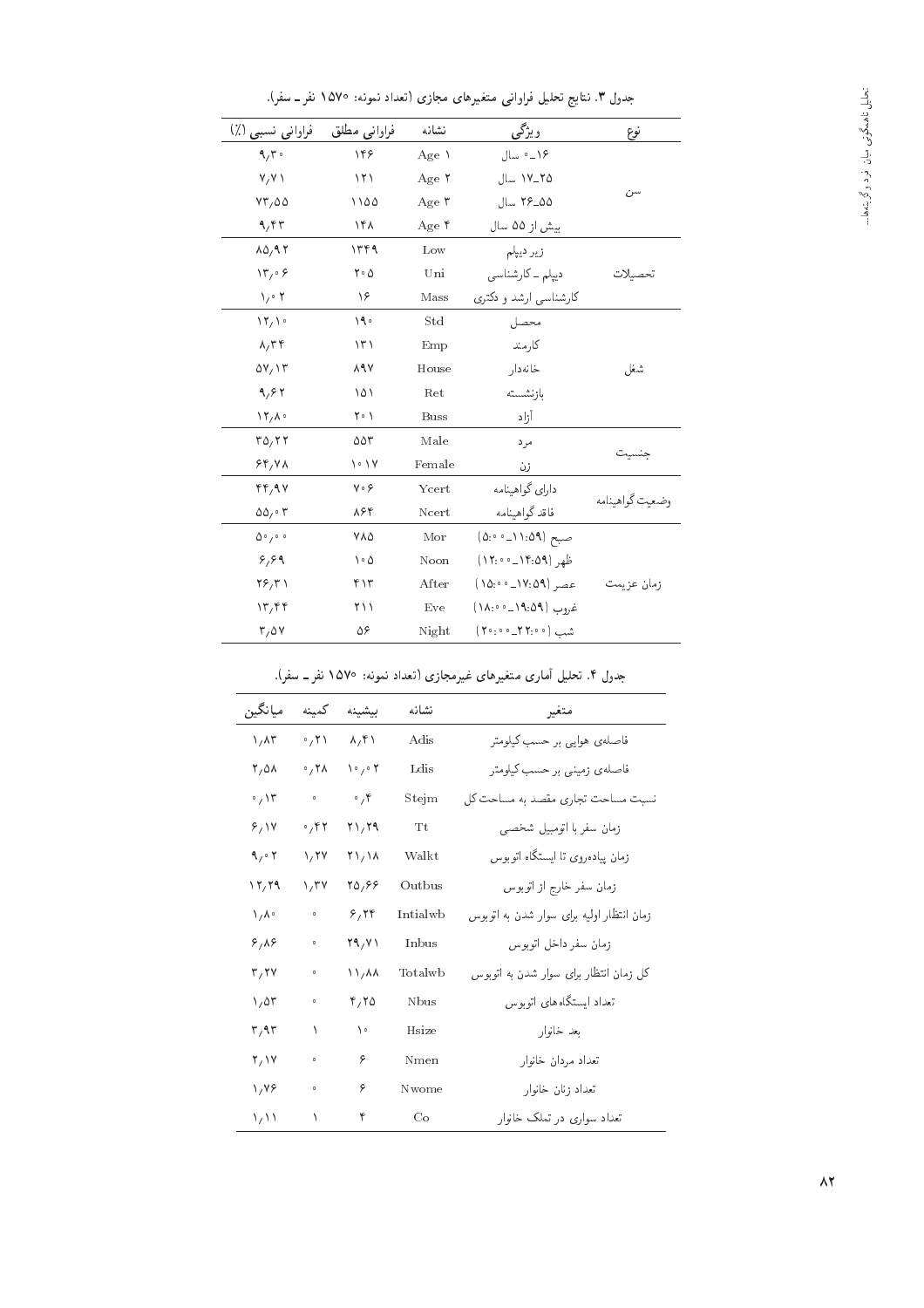| ***HEV                                | $^{\ast\ast}\mathbf{MX}$        | $*MNL$                                               |                         |               |  |
|---------------------------------------|---------------------------------|------------------------------------------------------|-------------------------|---------------|--|
| ضربب (سطح معناداري)                   | ضريب (سطح معناداري)             | ضر یب (سطح معناداری)                                 | متغير                   | گزينه         |  |
| $(0,000)$ - $0,79$                    | $(0,000)$ - $0,90$              | $(0,000)$ - $0,000$                                  | Ldis                    |               |  |
| (0,000)                               | $(0,0.00)$ $(\Lambda, \Lambda)$ | (0,000)                                              | Stjem                   |               |  |
| (0,000)                               | $(0,000)$ , AF                  | (0,0,0,0)                                            | Std                     |               |  |
| $(0,000)$ - $(0,000)$                 | $(0,000)$ - $0,000$             | $(0,000)$ - $(0,000)$                                | Ycert                   |               |  |
| (0,000)                               | $(0,000)$ $(0,18)$              | (0,000)                                              | Constant                |               |  |
| $(0,000)$ - $\gamma$ , $\Gamma\Gamma$ |                                 | $(0,000)$ - 1, YV                                    | Ldis                    |               |  |
| $(0,000)$ $(0,00)$                    | $(0,0.00)$ ۳۲,۹۴                | (0,0.00)                                             | Stjem                   |               |  |
| $(0,0.87)$ , $40$                     | $(0, \Lambda^r)$ , $\Lambda^r$  | $(0,0.79)$ , $0V$                                    | Noon                    |               |  |
| $(0,000)$ - $0,77$                    |                                 | $(0,000)$ - $(0,000)$                                | Ldis                    |               |  |
| $(0,000)$ $(0,00)$                    | (0,0.00)                        | $(0,0.00)$ $\gamma$ $\lambda$                        | Stjem                   | ٣             |  |
| $(0,000)$ - $(0,000)$                 | $(0, 99) - 0, 199$              | $(0, 85)$ - $(0, 85)$                                | Med                     |               |  |
| (0,000)                               |                                 | $(0,000)$ - $0,000$                                  | Med                     |               |  |
| 1170.94.                              | $-1117,080$                     | $-1171,041$                                          | $LL(\beta)$             |               |  |
| .7491                                 | .7059                           | $\cdot$ , ۳۴۲۹                                       | $\rho_c^{\prime}$       |               |  |
| .7790                                 | $\cdot$ , ۳۵۵ $\cdot$           | $\cdot$ , ۳۴۴۲                                       | $\rho$ .                | ضوابط ارزيابي |  |
| $.7$ ۳۴۴۶                             | .7019                           | $\cdot$ , $\mathsf{r}\mathsf{r}\mathsf{v}\mathsf{r}$ | $\rho_{\rm Ad}^{\rm r}$ |               |  |
|                                       |                                 |                                                      |                         | al e a t      |  |

جدول ۵. نتايج برداخت مدل هاى مختلف انتخاب مقصد.

لوجيت چندجملهيي

\*\* لوجيت تركيبي

\*\*\* مقدار حدی با ناهمسانی واریانس

جدول ۶. نتایج پرداخت مدل لوجیت ترکیبی برای توزیع پارامتر متغیرهای مختلف مدل انتخاب مقصد.

| انحراف معيار | مقدار متوسط  |         |         | كز بنه |
|--------------|--------------|---------|---------|--------|
| ضريب         | ضر يب        | توزيع   | يارامتر |        |
| ۱٬۳۳         | -۳,۸۲        | نزمال   | Ldis    |        |
| ۱٬۲۶         | ۱٬۱۳         | يكنواخت | Mor     | ۳      |
| ۰٫۴۱         | $-\cdot$ ,۳۳ | نزمال   | Ldis    |        |

ارزیابی مدل ها بر اساس ضوابط ( $\rho_c^{\rm v}$ ،  $\rho_c^{\rm v}$  ،  $\rho_c^{\rm v}$  و  $\rho_{Adj}^{\rm v}$  در جدول ۵ ارائه شده است، که بر اساس آن مدل لوجیت ترکیبی به نتایج بهتری منجر شده است. از این رو میتوان بیان نمود لحاظ کردن ناهمگونی افراد در انتخاب مقصد سفر خرید نیز منجر به برازش بهتر مدل به دادهها شده است. از سویی دیگر، منظور کردن تفاوت درگزینهها، باعث بهبود کمی در قدرت توضیحدهندگی مدل شده است. می توان نتيجه گرفت كه افراد به منظور انجام خريد خود، فقط در قسمت قطعي مطلوبيت تمایز میان گزینهها را در نظر میگیرند و عبارت خطای تابع مطلوبیت، توزیع مستقل و یکسان گامبل دارد. در مدل لوجیت ترکیبی توزیعهای نرمال، لگاریتم نرمال، یکنواخت، مثلثبی،  $S_B$  جانسون و ویبال روی پارامترهای گوناگون در نظرگرفته شده و در نهایت، مدل با بهترین شاخصهای برازندگی به عنوان مدل نهایی گزارش شده است. با توجه به جدول ۶، می توان بیان کرد که گزینههای ۲ (مجموعهی مقاصد در فاصلهی بین ۱٫۲ الی ۳ کیلومتر) و ۳ (مجموعهی مقاصد در فاصلهی بیش از ۳ کیلومتر) در مواجهه با متغیر فاصلهی زمینی به منظور انجام سفر خرید، ناهمگون رفتار مىكنند؛ بنابراين در نظرگرفتن پارامترى واحد براى تأثير متغير فاصلهى زمينى درکاهش مطلوبیت، ممکن است منجر به نتایج گمراهکننده شود. از سوی دیگر، بر

اساس جدول۶، چنانچه افراد در بازهى زمانى ٥:۰۰ ـ ١١:٥٩ تصميم به انجام سفر خرید خود داشته باشند. در انتخاب گزینهی ۳ (مجموعه ی مقاصد با فاصله ی بیش از ۳ کیلومتر از محل سکونت خود)، دیدگاههای متفاوت دارند. علت این امر را می توان ناشی از ساعت های کاری مختلف افراد وابسته به فعالیت آنها دانست. به عنوان مثال، برای برخی افراد، انجام سفر خرید در مکانهای دور از محل سکونت خود در صبح به دلیل تمایل زیاد افراد دیگر به انجام سفر خرید در ساعات پایانی روز و شلوغی مراکز خرید در آن ساعت ها، کمتر از مطلوبیت مجموعهی مقاصد ذکر .<br>شده میکاهد. همچنین برای افراد با ساعتهای کاری مشخص، انجام سفر خرید در صبح باعث كاهش بيشتر مطلوبيت گزينهى ٣ مى شود. با توجه به نتايج مدل لوجیت ترکیبی، اثر (ضد) مطلوبیت حاشیهییی ۲۴ برای فاصلهی زمینی در مجموعهی مقاصد ٢ و ٣ و انجام سفر در زمانی بین ٥:٠٥ الی ١١:٥٩ درگزینه، ٣ انتخاب مقصد به صورت روابط ۸ البی ۱۰ بیان میشود:

$$
Ldis = \beta_{mean-Ldis} + \sigma_{standard\ deviation-Ldis} N
$$

$$
= -\mathbf{r}/\mathbf{A}\mathbf{r} + \mathbf{1}/\mathbf{r}\mathbf{r}N \tag{A}
$$

 $M \text{ or } = \beta_{mean - Mor} + \sigma_{standard deviation - Mor} U$ 

$$
= -1/\Gamma + 1/\Gamma^2 U \tag{4}
$$

 $Ldis = \beta_{mean-Ldis} + \sigma_{standard\ deviation-Ldis}N$ 

$$
= -\circ / \mathsf{TT} + \circ / \mathsf{f} \setminus N \tag{1}
$$

كه در آنها، U بيانگر متغير تصادفي توزيع يكنواخت، N متغير تصادفي نرمال، و  $\sigma_{standard\ deviation-Ldis}$  به ترتیب برابر مقدار متوسط  $\sigma_{standard\ deviation-Ldis}$ و انحراف معیار توزیع در نظر گرفته شده برای متغیر Ldis،  $\beta_{mean-Mor}$  و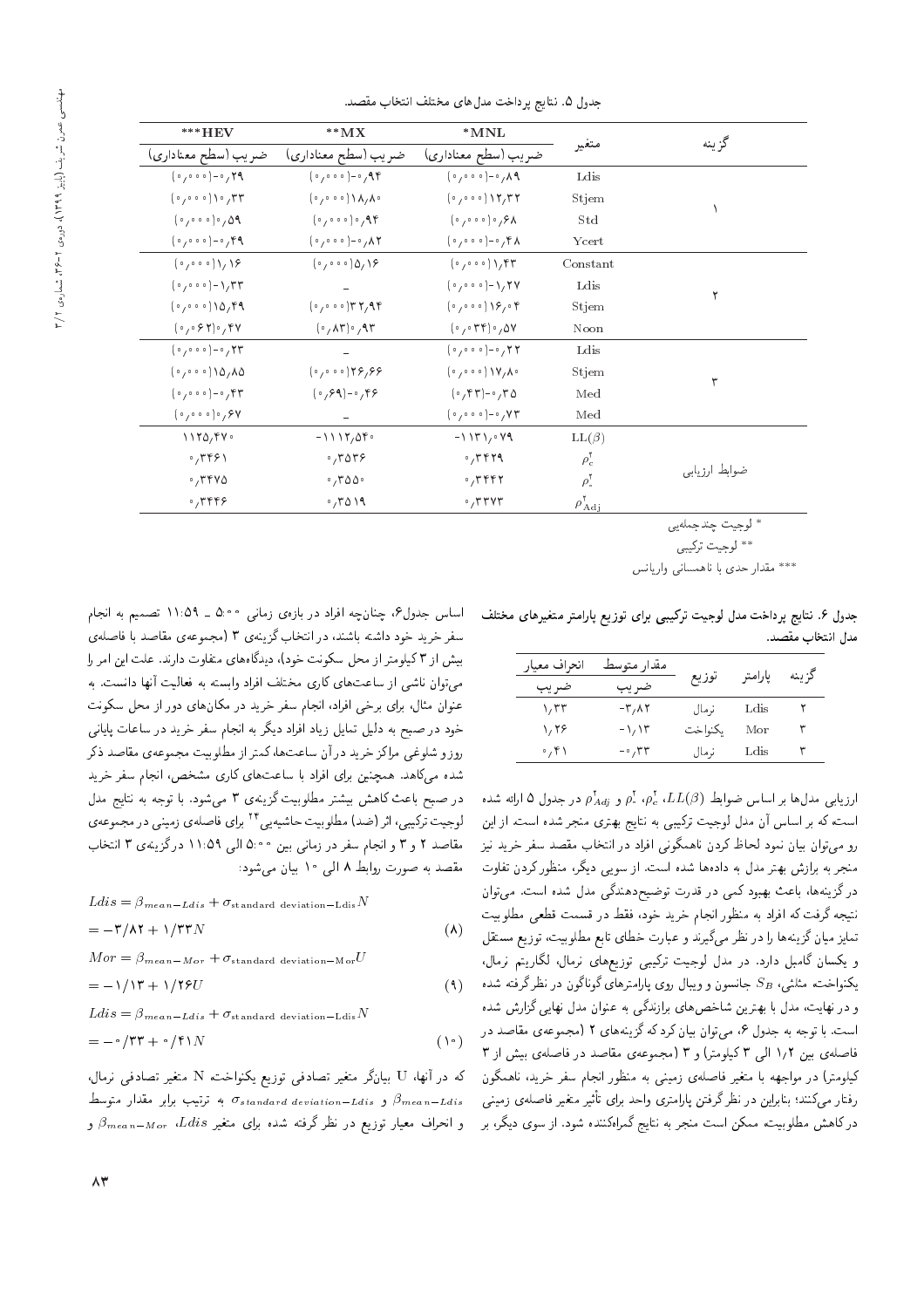|  |  |  |  | جدول ۷. بررسی آزمون نسبت درست:مایی در مدلهای ارائه شده در پژوهش حاضر. |  |  |  |  |
|--|--|--|--|-----------------------------------------------------------------------|--|--|--|--|
|--|--|--|--|-----------------------------------------------------------------------|--|--|--|--|

| $***$ HEV                 | $*^*M X$                                | *MNL        | مدل                            |
|---------------------------|-----------------------------------------|-------------|--------------------------------|
| $-1170.91$                | $-1117,050$                             | $-1171,099$ | $LL(\beta)$                    |
| ۱۴                        | ۱۵                                      | ۱۲          | درجهى آزادى                    |
| $\binom{1}{1}$            | $\mathbf{y}_1 \cdot \mathbf{y}_2$       | -           | ٢- برابر اختلاف لگاريتم احتمال |
| $, \circ \circ \curlyvee$ | $\circ$ , $\circ$ $\uparrow$ $\uparrow$ | -           | $X^{\dagger}(N, \cdot/999)$    |
|                           |                                         |             |                                |

\*\*\* مقدار حدی با ناهمسانی واریانس \*\* لوجيت تركيبي \*لوجيت چندجملهيي

> برابر مقدار متوسط و انحراف معیار توزیع در نظر  $\sigma_{standard\ deviation - M}$ گرفته شده برای متغیر Mor هستند.

> نتایج نوشتار حاضر مهرتواند در سیاستگذاری حمل،ونقل استفاده شود. بر اساس يژوهش حاضر، لحاظ كردن ناهمگونى غيرسيستماتيک گزينهها باعث بهبود چشمگیر در مدل نمیشود. از این رو پیشنهاد می شود چنانچه هدف، بررسی ناهمگونی درگزینههاست، از مدل لوجیت چندجملهیی، که فرم بسته، تفسیر آسان، هزینهی محاسباتی به مراتب کمتر و با توانایی بررسی ناهمگونی سیستماتیک گزینه دارد، استفاده و از ناهمگونی غیرسیستماتیک گزینهها چشمپوشی شود. از سویی دیگر، لحاظ کردن اختلاف سلیقهی افراد در فرایند مدلسازی، باعث اختصاص سیاست های مناسب و غیریکنواخت به گروههای هدف و بالطبع آن، افزایش کارآیی سیاستگذاری های حمل ونقل می شود.

### ۶. نتېچەگىرى

استفاده از مدل،های ناهمفزون باعث در نظر گرفتن پاسخ رفتاری افراد در فرایند برنامهر بزی حمل ونقل می شود. همچنین مدل های ناهم فزون برای تحلیل سیاستگذاری تنظیمی و قیمتگذاری مناسب هستند. ناشی از این عوامل، مدلهای ناهمفزون در پژوهش حاضر استفاده شده است. انتخاب مقصد سفر، یکی از مهمترین مراحل در فرایند چهار مرحلهی کلاسیک سفر است. شناخت عوامل مؤثر بر بَعد انتخاب مقصد سفر به عنوان ابزاري كاربردي در تصميمگيري هاي علمي براي نحوهي توسعهي سیستمهای حملونقل و اطلاع از نتایج حاصل از پیادهسازی تصمیمهای اخیر مطرح است. بیشتر پژوهشگران به منظور بررسی انتخاب مقصد سفر از مدل لوجیت چندجملهیی استفاده کردهاند. این مدل با وجود سادگی، قادر به در نظرگرفتن اختلاف سلیقهی افراد در مواجهه با و بژگی های مجموعهی انتخاب و ناهمگونی غیرسیستماتیک گزینهها نیست. از این رو در نوشتار حاضر، به بررسی ناهمگونی میان افراد و گزینهها در انتخاب مقصد سفرهای خرید برداخته شده است. بدین منظور، در ابتدا به مدل

مرسوم لوجیت چندجمله یی پرداخته شده و سپس مدل لوجیت ترکیبی (توانایی در نظر گرفتن اختلاف سلیقهی میان افراد) و مقدار حدی با ناهمسانی واریانس (در نظر گرفتن توزیع مستقل و غیریکسان گامبل به منظور در نظر گرفتن ناهمگونبی غیرسیستماتیک گزینهها) ساخته شده است. همچنین در پژوهش حاضر، برخلاف مطالعات پیشین، که انتخاب مقصد از میان نواحی صورت می گرفت، فرد در انتخاب مقصد خود با ۳ گزینه بر اساس فاصله تا محل سکونت خود مواجه است. بررسی .<br>نتايج مدلهاي لوجيت چندجملهيي، تركيبي و مقدار حدي با ناهمساني واريانس بر اساس معیارهای  $\rho_c^{\rm v}$ ،  $\rho_c^{\rm v}$  و  $\rho_{Adj}^{\rm v}$  نشان می دهد که در انتخاب مقصد، لحاظ کردن ناهمگونی غیرسیستماتیک میان گزینههای مختلف باعث افزایش زیاد شاخص های برازندگی مدل های انتخاب گسسته نمی شود. از سویی دیگر، نتایج مدل لوجیت ترکیبی، نشاندهندهی اختلاف سلیقهی افراد در رویارویی با متغیر فاصله از مبدأ تا مجموعهى مقاصد درگزينههاى دوم و سوم انتخاب (با فاصلهى بيش از ۱٫۲ کیلومتر از محل سکونت) و انجام سفر در مجموعهی مقاصد با فاصلهی بیش از ۳ کیلومتر از محل سکونت در بازهی زمانی ۵:۰۰ ـ ۱۱:۵۹ است. از این رو پیشنهاد می شود که به منظور بررسی ناهمگونی، فقط این ویژگی در میان افراد مشاهده شود و برای تفاوت در میانگزینهها، فقط به اختلاف سیستماتیک آنها بسنده شو د.

به منظور انجام مطالعات بعدی پیشنهاد می شود که به بررسی ابعاد بیشتری از سفر به مانند انتخاب زمان عزیمت و شیوهی استفاده از مدل لوجیت ترکیبی و مقدار حدی با ناهمسانی واریانس پرداخته شود و اثر لحاظ کردن ناهمگونی غیرسیستماتیک میان گزینهها و اختلاف سلیقهی افراد را در ابعاد ذکر شده، به صورت تکی و همچنین همزمان بررسی شود. همچنین منبع ناهمگونی میان افراد کشف شود. در پژوهش حاضر، فقط فرض یکسان بودن توزیع گامبل عبارت خطا در مدل لوجیت چندجمله یی آزاد شده است. پیشنهاد میشود در مطالعات آنی، به بررسی انتخاب مقصد با فرض توزيع وابسته و يكسان (لوجيت أشيانهيي) و توزيع وابسته و غیریکسان (پروبیت) مبادرت شود و کارایی مدل های اشاره شده با مدل ساده ی لەحىت حندحملەيى مقايسە شود.



- 1. transportation four-step classic models
- 2. mixed logit
- 3. heteroscedastic extreme value
- 4. multinomial logit
- 5. gravity model
- 6. spatial interaction
- 7. Huff-model 8. Ding
- 9 LaMondia
- 10. Boyd and Mellman
- 11 Cardell and Dunbar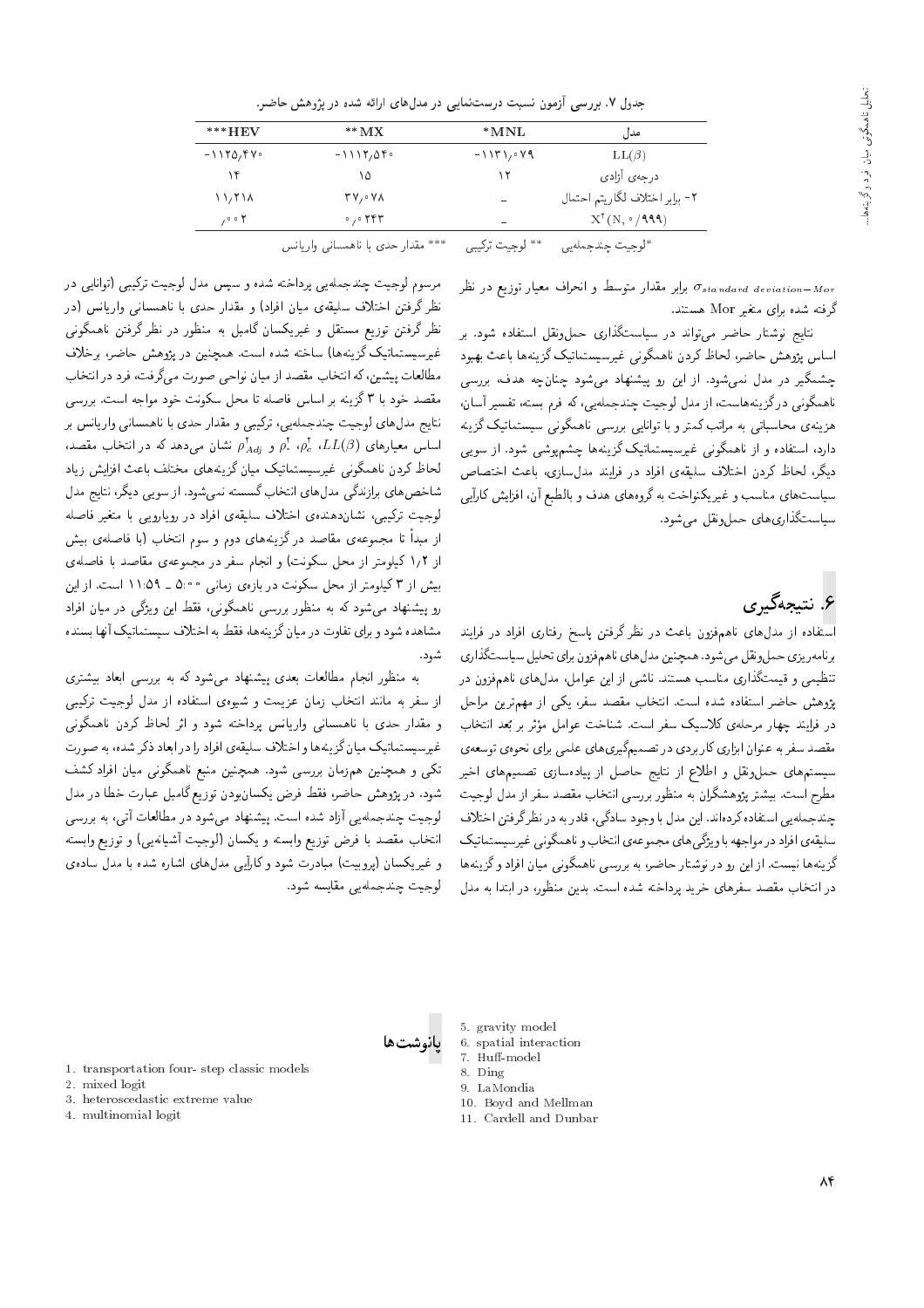- 12. Bhat
- 13. Hensher
- 14. Gao
	- 15. negative exponential model
- 16. oddball alternative
- 17. Bhat
- 18. Chen
- 19. Yang
- 20. type i extreme value distribution
- 21. random taste variation
- 22. unrestricted substitution patterns
- 23. correlation in unobserved factor over time
- 24. marginal (dis)utility effects

#### منابع (References)

- 1. De Dios OrtÃozar, J. and Willumsen, L. G. "Modelling transport", John Wiley & Sons (2011).
- 2. Suel, E. and Polak, J.W. "Development of joint models for channel, store, and travel mode choice: grocery shopping in London", Transportation Research Part A: Policy and Practice, 99, pp. 147-162 (2017).
- 3. Kristoffersson, I., Daly, A. and Algers, S. "Modelling the attraction of shopping centres", CTS-Centre for Transport Studies Stockholm (KTH and VTI) (2017).
- 4. Kunhikrishnan, P. and Srinivasan, K.K. \Choice set variability and contextual heterogeneity in work trip mode choice in Chennai city", Transportation Letters, 7867, pp. 1-16 (2017).
- 5. Kristoffersson, I. Daly, A. and Algers, S. "Modelling the attraction of travel to shopping destinations in largescale modelling", Transport Policy, 68, pp. 52-62 (2018).
- 6. Molloy, J. "Development of a destination choice model for ontario", Master's Thesis, Technical University of Munich, Munich, Germany (2017).
- 7. Arentze, T.A. and Timmermans, H.J. "Deriving performance indicators from models of multipurpose shopping behavior", Journal of Retailing and Consumer Services,  $8(6)$ , pp. 325-334 (2001).
- 8. Ding, Ch., Xie, B., Wang, Y. and et al. "Modeling the joint choice decisions on urban shopping destination and travel-to-shop mode: A comparative study of different structures", Discrete Dynamics in Nature and Society, 10 p.1-10 (2014).
- 9. LaMondia, J., Snell, T. and Bhat, C.R. "Traveler behavior and values analysis in the context of vacation destination and travel mode choices: European Union case study", Transportation Research Record, 2156(1), pp. 140-149 (2010).
- 10. Bansal, P., Daziano, R.A. and Achtnicht, M. \Comparison of parametric and semiparametric representations of unobserved preference heterogeneity in logit models", Journal of choice modelling, **27**, pp. 97-113 (2018).
- 11. Cardell, N.S. and Dunbar, F.C. \Measuring the societal impacts of automobile downsizing", Transportation Research, Part A: General, 14(5-6), pp. 423-434 (1980).
- 12. Boyd, J.H. and Mellman, R.E. "The effect of fuel economy standards on the US automotive market: an hedonic demand analysis", Transportation Research, Part A: General, 14(5-6), pp. 367-378 (1980).
- 13. Bhat, C.R. \Incorporating observed and unobserved heterogeneity in urban work travel mode choice modeling", Transportation science,  $34(2)$ , pp. 228-238 (2000).
- 14. Hensher, D.A. "The valuation of commuter travel time savings for car drivers: evaluating alternative model specifications", Transportation, 28(2), pp. 101-118 (2001).
- 15. Aziz, H.A., Nagle, N.N., Morton, A.M. and et al. "Exploring the impact of walk-bike infrastructure, safety perception, and built-environment on active transportation mode choice: a random parameter model using New York City commuter data", Transportation, 45, pp. 1-23 (2017).
- 16. Gao, K., et al. "Heterogeneity in valuation of travel time reliability and in-vehicle crowding for mode choices in multimodal networks", Journal of Transportation Engineering, Part A: Systems, **144**(10), pp. 04018061 (2018).
- 17. Del Castillo, J. "A class of RUM choice models that includes the model in which the utility has logistic distributed errors", Transportation Research Part B: Methodological, 91, pp. 1-20 (2016).
- 18. Daganzo, C. "Multinomial probit: the theory and its application to demand forecasting", Elsevier (2014).
- 19. Bhat, C.R. \A heteroscedastic extreme value model of intercity travel mode choice", Transportation Research, Part B: Methodological,  $29(6)$ , pp. 471-483 (1995).
- 20. Chen, X., Liu, X. and Li, F. \Comparative study on mode split discrete choice models", Journal of Modern Transportation,  $21(4)$ , pp. 266-272 (2013).
- 21. Chen, C., Chorus, C., Molin, E. and et al. "Effects of task complexity and time pressure on activity-travel choices, heteroscedastic logit model and activity-travel simulator experiment", Transportation, 43(3), pp. 455-472 (2016).
- 22. Yang, C. "Modeling multiple sources of heterogeneity in mode choice model", Journal of the Eastern Asia Society for Transportation Studies, 6, pp. 2031-2045 (2005).
- 23. Habibian, M. and Rezaei, A. "Accounting for systematic heterogeneity across car commuters in response to multiple TDM policies: case study of Tehran", Transportation, 44(4), pp. 681-700 (2017).
- 24. Mehdizadeh, M., Nordfjaern, T. and Mamdoohi, A. \The role of socio-economic, built environment and psychological factors in parental mode choice for their children in an Iranian setting", Transportation,  $45(2)$ , pp. 523-543 (2018).
- 25. Mahpour, A., Mamdoohi, A., Hossein Rashidi, T. and et al. "Shopping destination choice in Tehran: an integrated choice and latent variable approach", Transportation research part  $F$ : traffic psychology and behaviour, 58, pp. 566-580 (2018).
- 26. Farzin, I. and Mamdoohi, A.R. "Alternative non- systematic heterogeneity in destination, mode and simultaneous destination- mode choice (case of Qazvin shopping trips)", Journal of Transport Research,  $15(4)$ , pp. 29-43 (In Persian) (2018).
- 27. Train, K.E. "Discrete choice methods with simulation", Cambridge university press (2009).